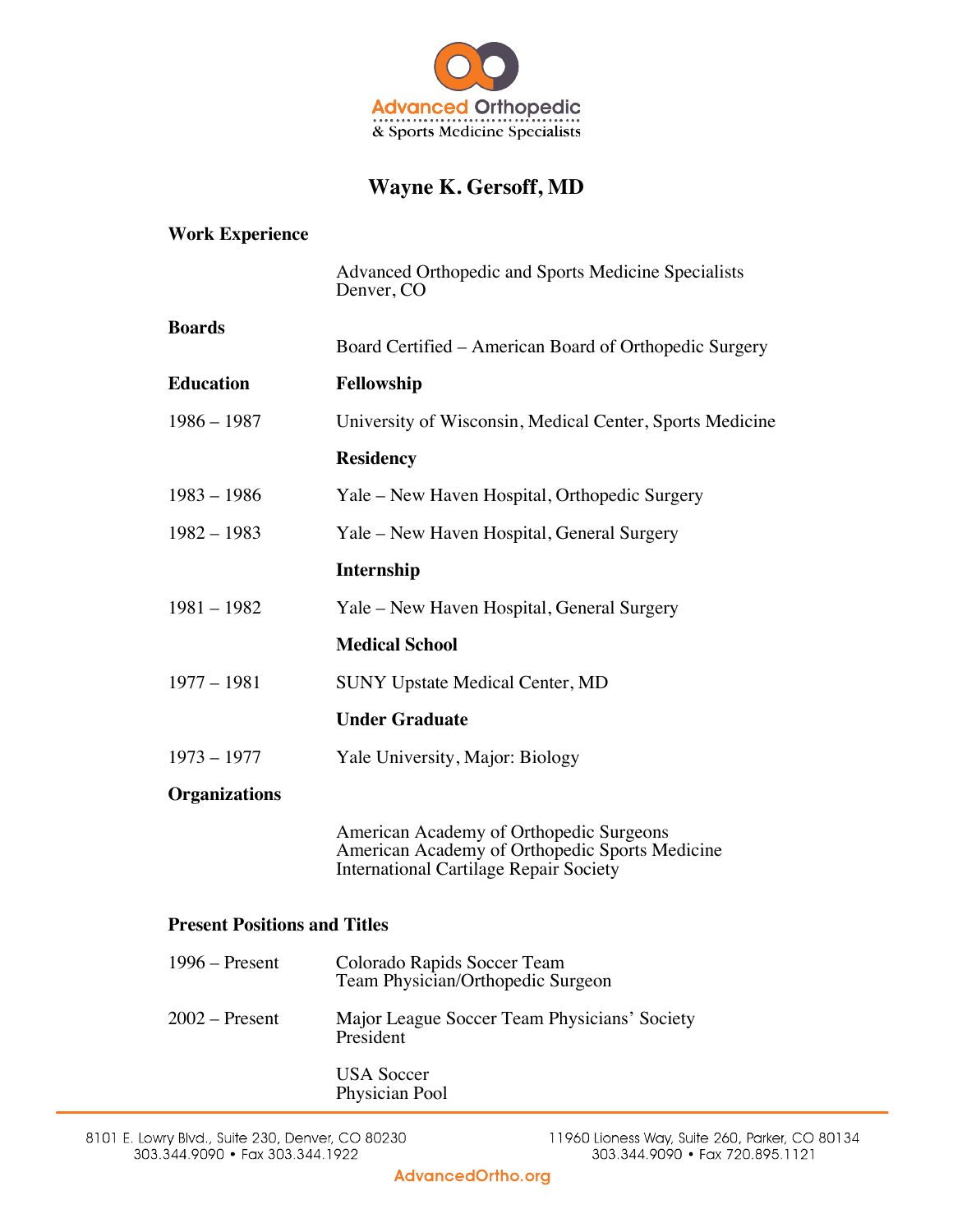| $2006$ – Present                     | International Sports Medicine Fellows Course on Articular Cartilage<br><b>Surgical Skills Director</b> |
|--------------------------------------|--------------------------------------------------------------------------------------------------------|
| $2010$ – Present                     | Colorado Field Hockey Association<br>President                                                         |
| $2011$ – Present                     | Denver Field Hockey Club<br><b>Board of Directors</b>                                                  |
| $2012 - 2013$                        | USA Field Hockey Club<br><b>Advisory Task Force Member</b>                                             |
|                                      | University of Colorado Health Sciences Center<br>Instructor, Department of Orthopedic Surgery          |
|                                      | American Journal of Sports Medicine<br>Reviewer                                                        |
|                                      | Grandview High School<br>Team Physician                                                                |
|                                      | Mountain Vista High School<br>Team Physician                                                           |
|                                      | Littleton High School<br>Team Physician                                                                |
| <b>Past Sports Related Positions</b> |                                                                                                        |
| $1993 - 1999$                        | Colorado Rockies Baseball Club<br>Team Physician                                                       |
| 1995                                 | Colorado Foxes Soccer Club<br>Team Physician                                                           |
| 1994                                 | Denver Grizzlies Hockey Team<br>Team Physician                                                         |
| $1987 - 1994$                        | University of Colorado Athletic Teams<br>Team Physician                                                |
| $1988 - 1990$                        | US Ski Jumping Team<br>Team Physician Pool                                                             |
|                                      | <b>USA Hockey</b><br>Team Physician Pool                                                               |
|                                      | Denver Dynamo Arena Football<br>Team Physician                                                         |
|                                      |                                                                                                        |

Colorado Rangers Hockey Team Team Physician

1990 Bannock Criteria, Denver, CO Medical Director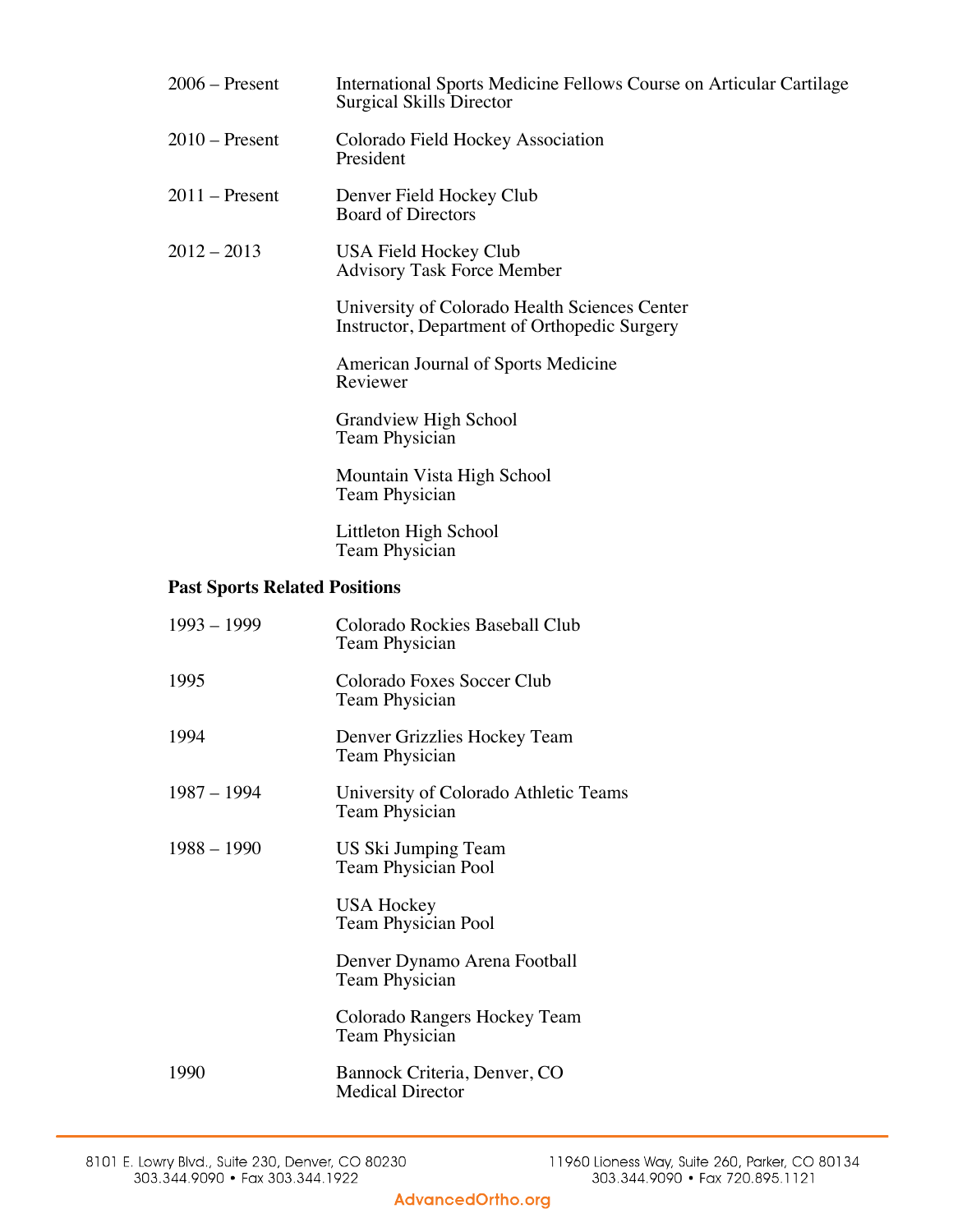| 1989                           | <b>Colorado Winter Games</b><br><b>Medical Director</b>                                                                                                                                                                  |
|--------------------------------|--------------------------------------------------------------------------------------------------------------------------------------------------------------------------------------------------------------------------|
|                                | Denver Public Schools<br><b>Sports Medicine Consultant</b>                                                                                                                                                               |
| <b>Past Academic Positions</b> |                                                                                                                                                                                                                          |
|                                | University of Colorado Health Sciences Center<br>Assistant Professor Orthopedic Surgery and Director of Sports Medicine                                                                                                  |
|                                | <b>International Cartilage Repair Society</b><br><b>Executive Board</b>                                                                                                                                                  |
|                                | American College of Sports Medicine<br>Membership Committee                                                                                                                                                              |
|                                | <b>Skyridge Medical Center</b><br>Chairman, Department of Orthopedic Surgery                                                                                                                                             |
| <b>Publications</b>            |                                                                                                                                                                                                                          |
| 1999                           | Gersoff, WK. Playing Through Pain: The Role of Injections in Athletics.<br>The Article – American Journal of Medicine & Sports, Volume, $1$ ,<br>Number 1. January/February, 1999                                        |
| 1991                           | Gersoff WK, Head and Neck Injuries Sports Medicine: The School-Age<br>Athlete, Chapter 9, 1991                                                                                                                           |
| 1989                           | Gersoff WK, Rue P, Panjabi M, and Jock P. The Effects of Excessive<br>Tourniquet Pressures on Underlying Muscle Function. American Journal<br>of Sports Medicine 17 (1) : 123. January/February 1989                     |
| 1988                           | Gersoff WK, and Renshaw TS. The Use of Luque Segmental<br>Instrumentation in the Correction of Scoliosis in the Cerebral Palsy<br>Patient. JBJS 70:41 January, 1988.                                                     |
| 1988                           | Gersoff WK, and Clancy Jr. W. Diagnosis of Acute and Chronic Anterior<br>Cruciate Ligament Tears. Clinics of Sports Medicine. 7 (4): 727 October,<br>1988                                                                |
| 1986                           | Gersoff WK, Burkus JK. Dislocation of the Sacroiliac Secondary to<br>Rheumatoid Arthritis. A Case Report. Clinical Orthopedics (209): 219-23.<br><b>August</b> , 1986                                                    |
| 1980                           | Gersoff WK, Katz JD, Barash PD, Tilson MD, Guinazzo A. and Baue A.<br>Pretreatment with Methylprednisolone Shortens Survival in a Canine<br>Model of Pseudomonas Pneumonia. Journal of Surgical Research 28:260,<br>1980 |
|                                | Gersoff WK, Environmental Injuries Sports Medicine: Mechanisms,<br>Prevention and Treatment, Chapter 4                                                                                                                   |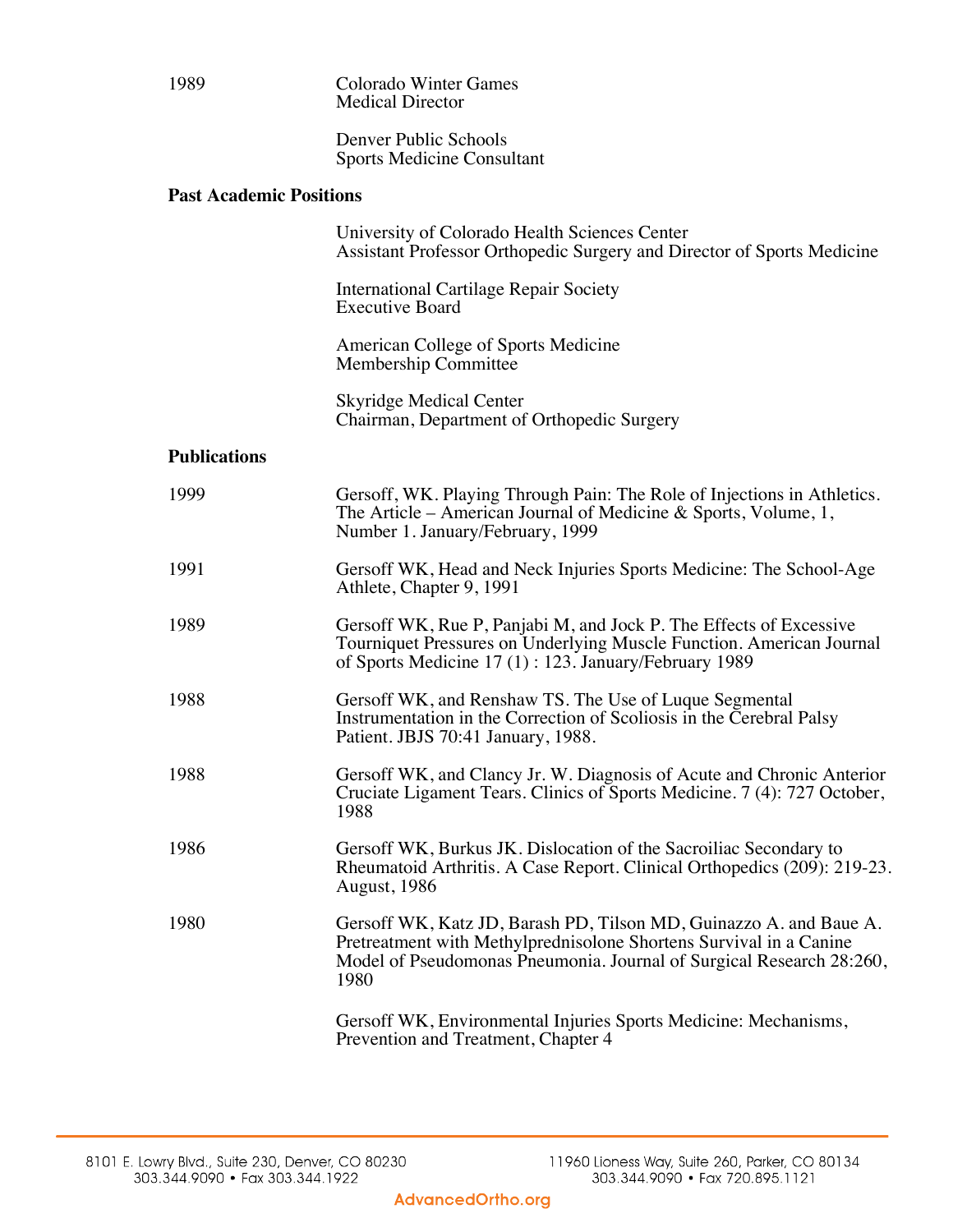## **Presentations**

| 1999 | 18 <sup>th</sup> Annual Meeting - Instructional Course<br>Arthroscopy Association of North America<br>April 15 – 18, 1999, Vancouver, BC, Canada<br>"Arthroscopic Treatment of Chondral Injuries: Options and Techniques" |
|------|---------------------------------------------------------------------------------------------------------------------------------------------------------------------------------------------------------------------------|
| 1999 | University of Colorado Health Sciences Center<br>Physical Therapy Department, Denver, CO<br>March 23, 1999<br>"Shoulder Injuries – Treatment Protocols"<br>"Pathophysiology of Shoulder Injuries in Sports"               |
| 1999 | 16th Edition Practicum in Athletic Training<br>March 19 – 20, 1999 – Denver, Colorado<br>"Management of Injury to the Throwing Athlete"                                                                                   |
| 1999 | <b>Advanced Surgeon Training</b><br>Genzyme Tissue Repair – Cambridge, MA<br>February 27, 1999<br>"Autologous Chondrocyte Implantation"                                                                                   |
| 1993 | The Great Floridian Triathlon Sports Medicine Symposium<br>October, 1993 – Clermont, Florida<br>"Meniscal Transplantation"<br>"Knee Injuries in Runners"                                                                  |
| 1993 | Garden City Sports Medicine Symposium<br>June, 1993 – Garden City, Kansas<br>"Diagnosis and Treatment of Meniscal Injuries"                                                                                               |
| 1993 | University of Wisconsin Sports Medicine Symposium<br>May, 1993 – Madison, Wisconsin<br>"Injuries to the Meniscus"<br>"Diagnosis and Treatment of Patellofemoral Disease"                                                  |
| 1993 | Symposium on Upper Extremity Injuries<br>March, 1993 – Denver, Colorado<br>"Injuries to the Acromioclavicular and Sternoclavicular Joints"<br>"The Pathophysiology of Shoulder Injuries in the Throwing Athlete"          |
| 1993 | Orthopedic and Sports Medicine Forum in the Rockies<br>March, 1993 - Denver, Colorado<br>"Meniscal Transplantation"<br>"Diagnosis and Treatment of Injuries to the Posterior Cruciate Ligament"                           |
| 1992 | Grand Rounds, Loma Linda Medical Center<br>November, 1992 - Loma Linda, California<br>"The Role of the Team Physician"                                                                                                    |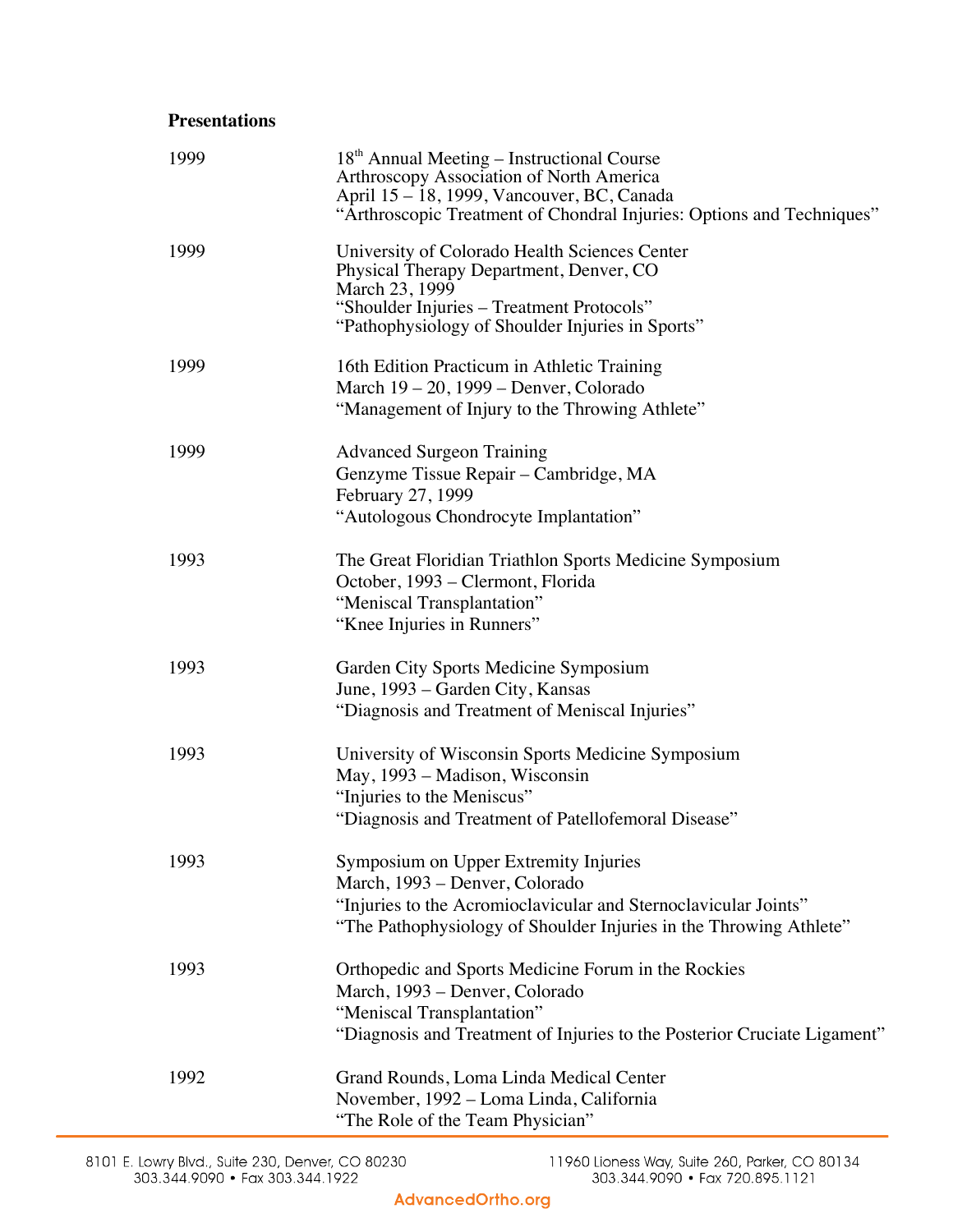| 1992 | Colorado Society of Radiologic Technologists<br>November, 1992 – Denver, Colorado<br>"Common Orthopedic Sports Medicine Injuries"                                                                                               |
|------|---------------------------------------------------------------------------------------------------------------------------------------------------------------------------------------------------------------------------------|
| 1992 | The Great Floridian Triathlon Sports Medicine Symposium<br>October, 1992 – Clermont, Florida<br>"Lower Extremity Injuries in Running"<br>"Lower Leg, Foot and Ankle Anatomy Contributions to Running Injuries"                  |
| 1992 | <b>Clinical Orthopedic Society</b><br>October, 1992 - Denver, Colorado<br>"Meniscal Transplantation"                                                                                                                            |
| 1992 | Colorado Physician's Assistant Association Meeting<br>August, 1992 - Steamboat Springs, Colorado<br>"Injuries to the Meniscus"<br>"The Posterior Cruciate Deficient Knee"                                                       |
| 1992 | <b>American Hospital Association Meeting</b><br>April, 1992 – Denver, Colorado<br>"Development of a Program in Sports Medicine"                                                                                                 |
| 1991 | <b>Family Practice Review Course</b><br>August, 1991 – Aspen, Colorado<br>"The Acutely Injured Knee"                                                                                                                            |
| 1991 | Update on Shoulder and Knee Reconstruction/Arthroscopic Surgery<br>August, 1991 - Vail, Colorado<br>"The Posterior Cruciate Deficient Knee"                                                                                     |
| 1991 | Grand Rounds, St. Luke's Medical Center<br>April, 1991 – Denver, Colorado<br>Knee Injuries in Athletes"                                                                                                                         |
| 1991 | Grand Rounds, Lutheran Medical Center<br>February, 1991 – Wheat Ridge, Colorado<br>"Lower Extremity Injuries in Sports"                                                                                                         |
| 1991 | University of Colorado Health Sciences Center<br><b>Family Practice Review Course</b><br>February, 1991 – Denver, Colorado<br>"Overuse Injuries in Sports"<br>"Evaluation, Diagnosis and Treatment of the Acutely Injured Knee" |
| 1990 | Texas Chapter of the American College of Sports Medicine<br>December, 1990 - Tyler, Texas<br>"Overuse Injuries in Athletes"                                                                                                     |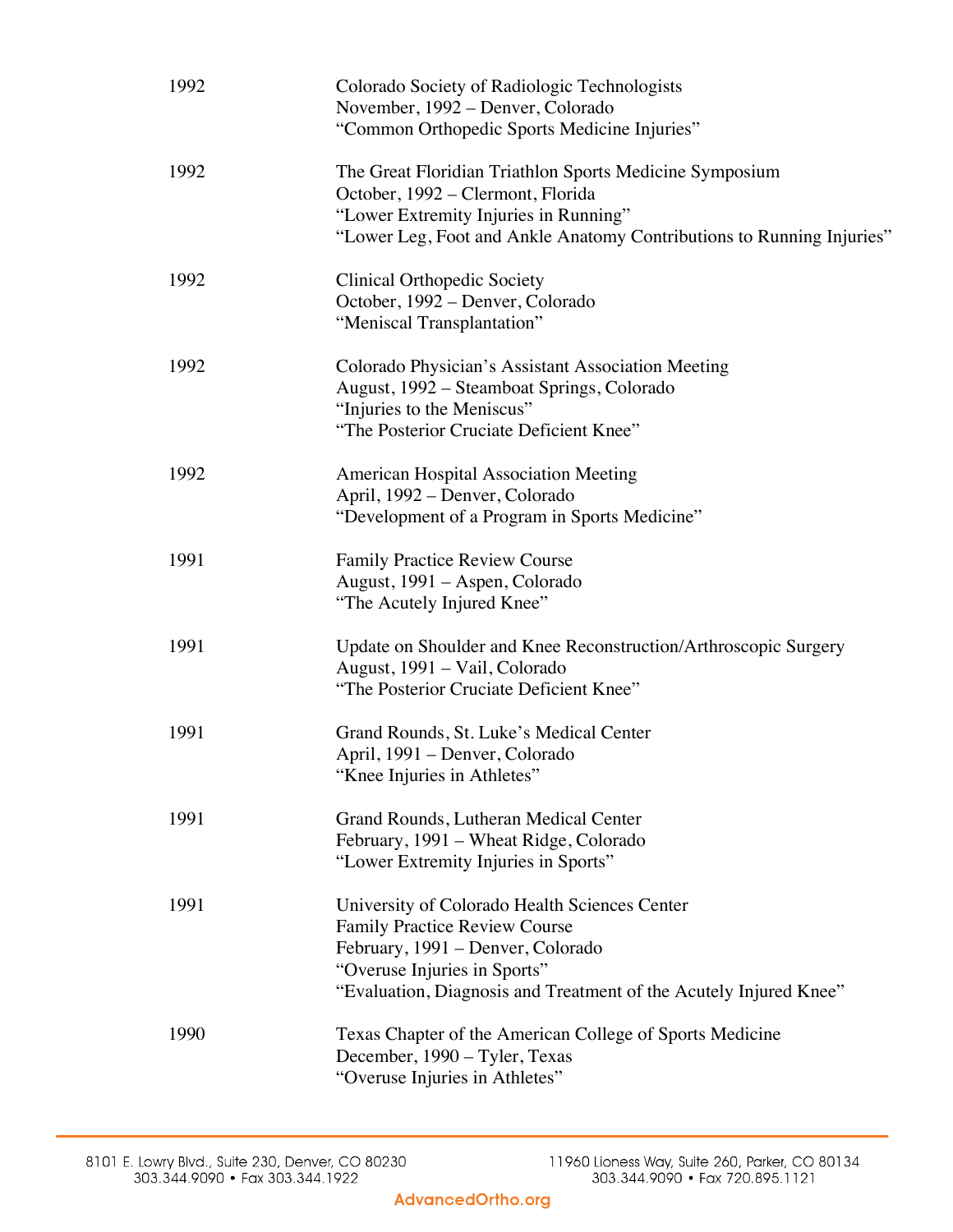| 1990 | 37th Annual Family Practice Review<br>September, 1990 - Denver, Colorado<br>"Overuse Injuries in Sports"<br>"Evaluation, Diagnosis and Treatment of Knee Injuries"                           |
|------|----------------------------------------------------------------------------------------------------------------------------------------------------------------------------------------------|
| 1990 | 16th Annual Primary Care Orthopedic Symposium<br>August, 1990 – Keystone, Colorado<br>"The Adolescent Athlete"<br>"The Acutely Injured Knee"                                                 |
| 1990 | Utah Physician's Assistants Annual Meeting<br>August, 1990 - Snowbird, Utah<br>"Overuse Injuries in Sports"                                                                                  |
| 1990 | <b>Sunflower Cooperative Conference</b><br>August, 1990 – Lake of the Ozarks, Missouri<br>"Evaluation, Diagnosis, and Treatment of the Acutely Injured Knee"<br>"Overuse Injuries in Sports" |
| 1990 | 15th National Primary Care Nurse Practitioner Symposium<br>July, 1990 - Keystone, Colorado<br>"Evaluation of the Acutely Injured Knee"                                                       |
| 1990 | Rocky Mountain Chapter for the Society of Adolescent Medicine<br>June, 1990 – Denver, Colorado<br>"The Use of Drugs in Athletic Participation"<br>"The Adolescent Athlete"                   |
| 1990 | 36th Annual Family Practice Review<br>June, 1990 - Estes Park, Colorado<br>"Evaluation of the Acutely Injured Knee"<br>"Evaluation of the athlete Before Competition"                        |
| 1990 | 2nd Annual Colorado Orthopedic Trauma Symposium<br>June, 1990 – Denver, Colorado<br>"Knee Dislocation"                                                                                       |
| 1990 | Steamboat Springs Marathon Symposium on Running<br>June, 1990 – Steamboat Springs, Colorado<br>"The Injured Runner"                                                                          |
| 1989 | University of Colorado Health Sciences Center<br><b>Family Practice Review</b><br>October, 1989 – Denver, Colorado<br>"Use and Abuse of Drugs by Athletes"                                   |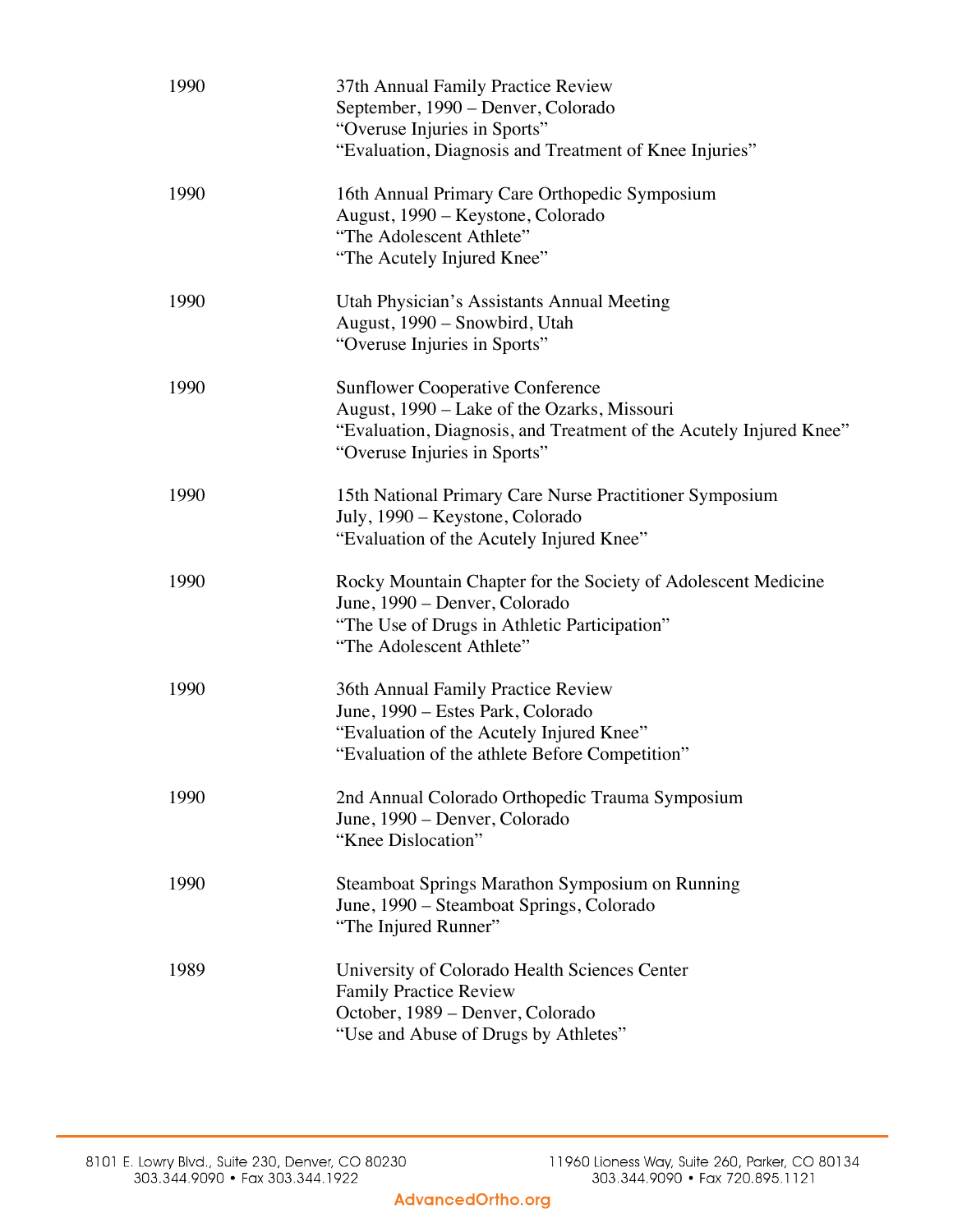| 1989 | <b>Fitzsimons Army Medical Center</b><br>Course on Bracing and Prosthetics<br>August, 1989 - Aurora, Colorado<br>"Knee Braces"                                                                                               |
|------|------------------------------------------------------------------------------------------------------------------------------------------------------------------------------------------------------------------------------|
| 1989 | 15th Annual Primary Care Orthopedics<br>August, 1989 – Aurora, Colorado<br>"Overuse Syndrome of the Adolescent Athlete"<br>"The Injured Knee"                                                                                |
| 1989 | University of Colorado Health Sciences Center<br><b>Family Practice Review</b><br>June, 1989 – Estes Park, Colorado<br>"Pre-Participation Sports Physical Exam"<br>"The Pre-Participation Physical Examination"              |
| 1989 | 2nd Annual University of Colorado Health Sciences Center Sports<br>Symposium<br>May, 1989 – Denver, Colorado<br>"Overuse Injuries of the Lower Extremity"<br>"Evaluation of the Acutely Injured Knee"                        |
| 1989 | University of Colorado Health Sciences Center<br><b>Family Practice Review</b><br>February, 1989 - Denver, Colorado<br>"Evaluation, Diagnosis and Treatment of the Acutely Injured Knee"                                     |
| 1989 | American College of Sports Medicine, Rocky Mountain Chapter<br>January, 1989 - Copper Mountain, Colorado<br>"Recent Advances in Sports Medicine"<br>"Overuse Injuries in the Athlete"                                        |
| 1989 | American Academy of Pediatrics<br>October, 1989 – San Francisco, California<br>"Overuse Injuries in the Adolescent Athlete"                                                                                                  |
| 1988 | University of Colorado Health Sciences Center<br><b>Family Practice Review</b><br>September, 1988 - Denver, Colorado<br>"Evaluation, Diagnosis and Treatment of the Acutely Injured Knee"                                    |
| 1988 | <b>Swedish Sports Medicine Society Visiting Delegation</b><br>June, 1988 – Aspen, Colorado<br>"The Posterior Cruciate Deficient Knee"                                                                                        |
| 1988 | University of Colorado Health Sciences Center - Family Practice Review<br>June, 1988 – Estes Park, Colorado<br>"Evaluation, Diagnosis and Treatment of the Acutely Injured Knee"<br>"The Participation Physical Examination" |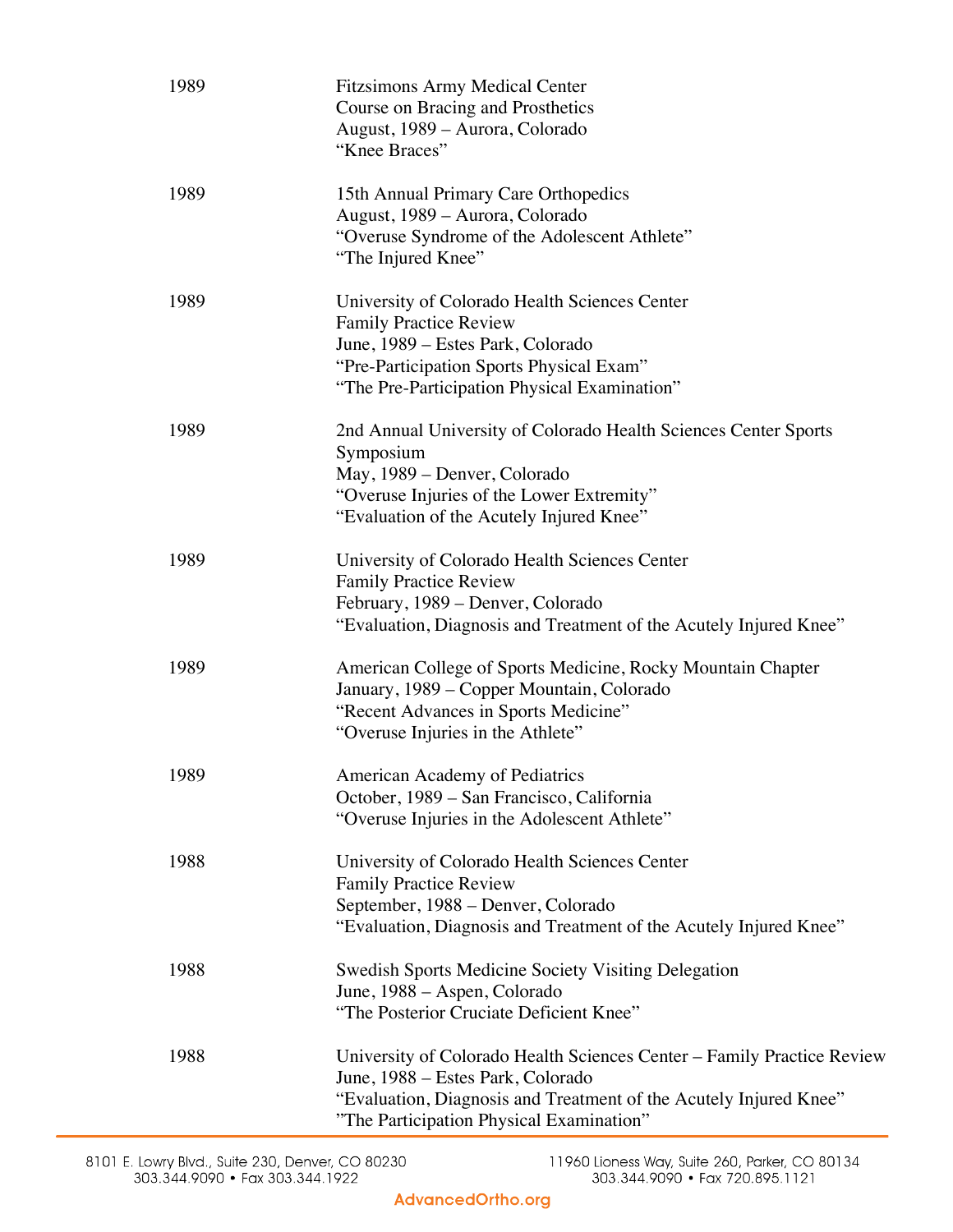| 1988 | Yale University Orthopedic Department<br>May, 1988 – New Haven, Connecticut<br>"The Posterior Cruciate Deficient Knee"                                                                                                           |
|------|----------------------------------------------------------------------------------------------------------------------------------------------------------------------------------------------------------------------------------|
| 1988 | University of Colorado Health Sciences Center<br><b>Family Practice Review</b><br>February, 1988 – Keystone, Colorado<br>"Training and Conditioning: Musculoskeletal Considerations"<br>"Evaluation of the Acutely Injured Knee" |
| 1988 | Denver Athletic Club<br>February, 1988 – Denver, Colorado<br>"The Injured Runner"                                                                                                                                                |
| 1988 | Rocky Mountain Trauma Society<br>January, 1988 - Snowmass, Colorado<br>"The Aging Athlete's Knee"                                                                                                                                |
| 1987 | University of Wisconsin/Department of Orthopedics<br><b>Visiting Professor Day</b><br>October, 1987 – Madison, Wisconsin<br>"Articular Surface Injury in the Posterior Cruciate Deficient Knee"                                  |
| 1987 | University of Colorado Health Sciences Center<br><b>Family Practice Review</b><br>October, 1987 - Denver, Colorado<br>"Overuse Injuries of the Lower Extremity"<br>"The Roles of the Family Practitioner as a Team Doctor"       |
| 1987 | 1st Annual University of Colorado Health Sciences Center Sports<br>Medicine Symposium<br>August, 1987 – Denver, Colorado<br>The Evaluation of the Acutely Injured Knee"                                                          |
| 1987 | University of Wisconsin Sports Medicine Symposium<br>May, 1987 – Madison, Wisconsin<br>"Common Injuries of the Foot and Ankle in Athletes"<br>"Injuries to the Quadriceps and Hamstrings in Athletes"                            |
| 1987 | International Society of the Knee Annual Meeting<br>April, 1987 – Sydney, Australia<br>"The Effects of Excessive Tourniquet Pressures on Underlying<br>Muscle Function"                                                          |
| 1987 | <b>Orthopedic Research Society Annual Meeting</b><br>January, 1987 – San Francisco, California<br>"The Effects of Excessive Tourniquet Pressures on Underlying<br>Muscle Function"                                               |